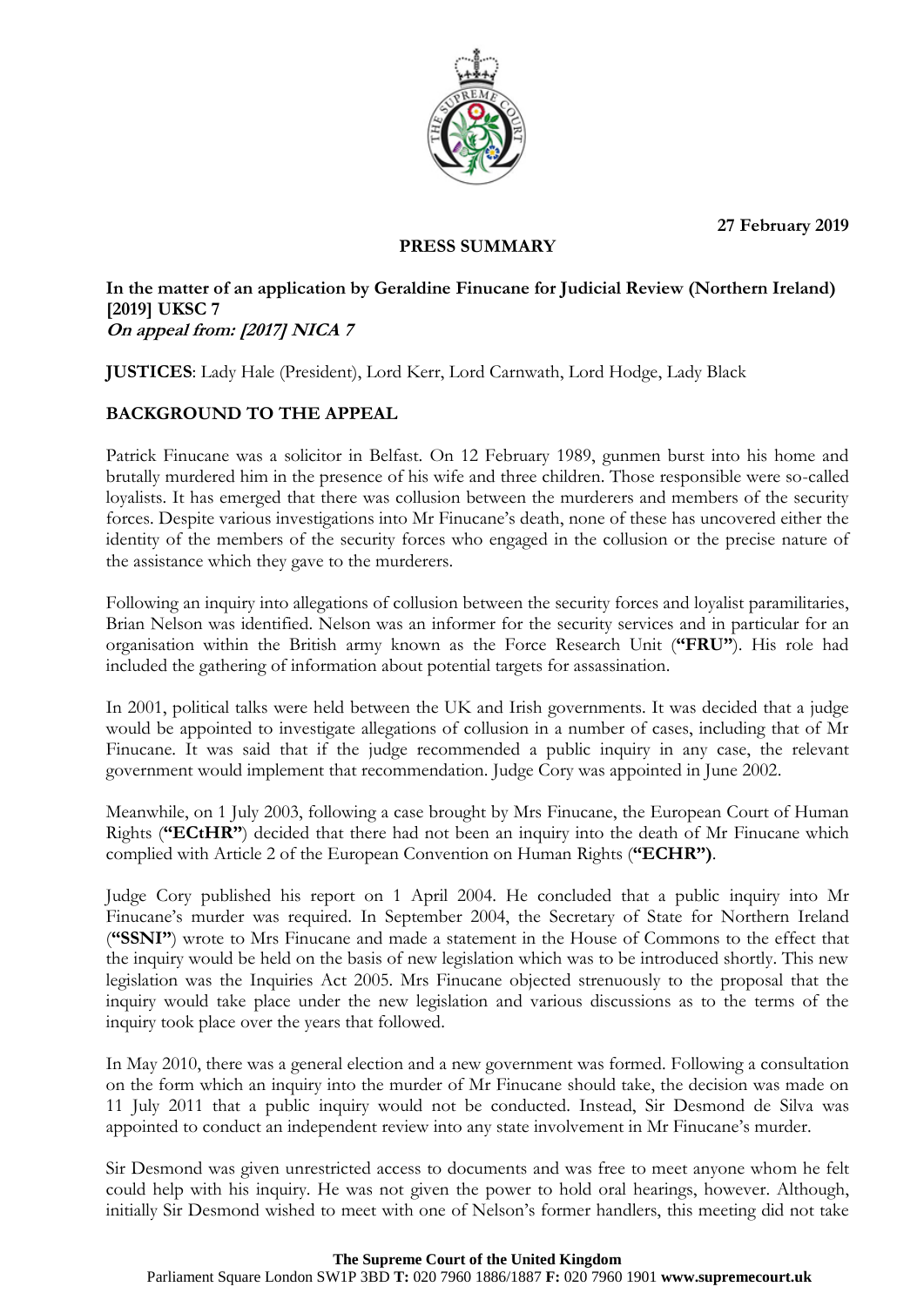place and Sir Desmond explained in his report that the reason that the meeting did not take place was that he had been informed that the handler felt unable to attend for medical reasons. It has become apparent that this information was given to Sir Desmond by the Ministry of Defence. No medical evidence to support the claim of ill-health was provided. In the event, Sir Desmond subsequently decided that he did not need to meet the handler, but did not explain why he had changed his view.

Sir Desmond stated as part of the conclusion to his report: *"… I am left in significant doubt as to whether Patrick Finucane would have been murdered by the UDA in February 1989 had it not been for the different strands of involvement by elements of the state…".*

Mrs Finucane's case is brought in judicial review. She claims that she had a legitimate expectation that a public inquiry would be held because of the unequivocal assurance given to her in September 2004. She says the government have failed to show valid grounds for failing to fulfil this promise and that the evidence suggests that the decision not to hold the inquiry was a sham with a predetermined outcome. Mrs Finucane supports her case by arguing that the failure to establish a public inquiry constitutes a violation of her rights under Article 2 of the ECHR and section 6 of the Human Rights Act 1998 (**"HRA"**) which requires any public authority (including a Court) not to act in a way which is in contravention of an ECHR right.

Mr Justice Stephens dismissed Mrs Finucane's application for judicial review but made a limited declaration that an Article 2 compliant inquiry into Mr Finucane's murder had not yet taken place. The Court of Appeal upheld this decision, save that it set aside the declaration.

## **JUDGMENT**

The Supreme Court holds that Mrs Finucane did have a legitimate expectation that there would be a public inquiry into Mr Finucane's death, but that Mrs Finucane has not shown that the government's decision not to fulfil this promise was made in bad faith or that it was not based on genuine policy grounds. The Supreme Court makes a declaration that there has not been an Article 2 compliant inquiry into the death of Mr Finucane. Lord Kerr gives a judgment with which all members of the Court agree. Lord Carnwath delivers a concurring judgment.

## **REASONS FOR THE JUDGMENT**

**Legitimate Expectation:** Where a clear and unambiguous undertaking is made, the authority giving the undertaking will not be allowed to depart from it unless it is shown that it is fair to do so **[62]**.

The undertakings given by the various ministers amount, individually and cumulatively, to an unequivocal undertaking to hold a public inquiry into Mr Finucane's death **[68]**. This promise was not of a substantive benefit to a limited class of individuals. Instead, it was a policy statement about procedure. That policy procedure applied not only to Mrs Finucane but also to the world at large **[63]**.

If political issues overtake a promise given by the government and a decision is taken in good faith and on genuine policy grounds not to adhere to the original promise, it will be difficult for a person who holds a legitimate expectation to enforce compliance with it **[76]**. Mrs Finucane's argument that the process was a sham and the outcome was fixed is a serious charge which would require clear evidence before this could be accepted **[77 – 78]**. There is no sustainable evidence to this effect, so this part of Mrs Finucane's appeal fails **[81]**.

Whilst this issue did not arise on the facts of the present case, Lord Carnwath delivers a concurring judgment addressing the issue of detriment in substantive legitimate expectation cases **[156 – 160]**.

**Article 2 of the ECHR**: Article 2 gives rise not merely to a duty not to kill people but, where there is an issue as to whether the state had broken this obligation, an obligation on the part of the state to carry out an effective official investigation into the deaths **[83]**.